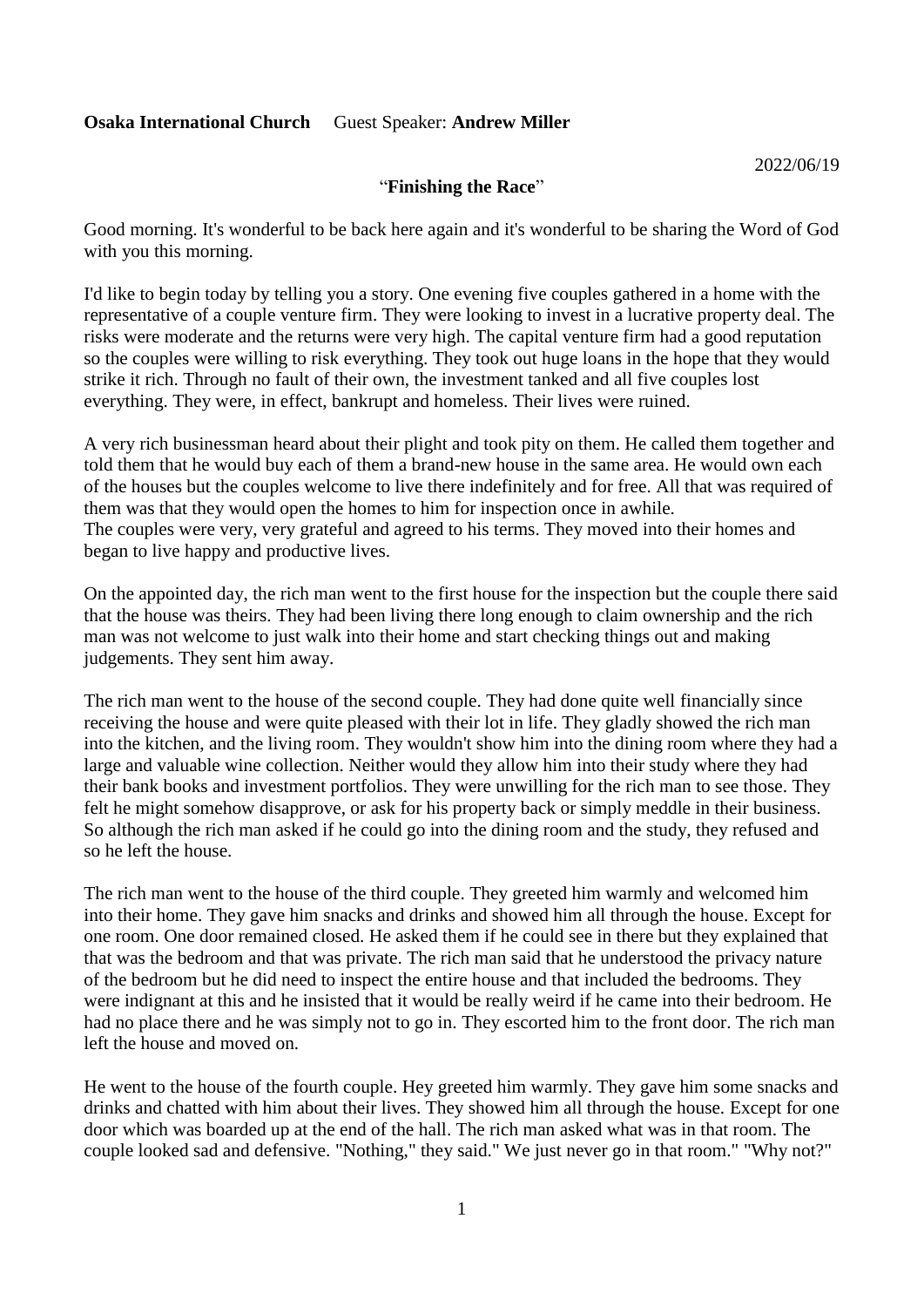the rich man asked. The couple looked uncomfortable. The husband explained, "Our baby died in that room. SIDS. It's just too painful. We don't go in there."

"Could I still go in?" asked the rich man. "Sorry, it's just too painful," send the wife. "If we go in together," said the rich man, "that's when the healing might begin." But for the couple it was just too painful to open that door and they refused. The rich man went away.

Then the rich man went to the fifth couples' house. They welcomed him in and showed him around the house. The kitchen was in a bit of a mess, and they were a bit embarrassed about that. The living and dining rooms were fine and the bedrooms and bathrooms relatively neat and tidy. The family room had some DVDs that should have not been there and this caused further embarrassment. They promised to remove them. One of the bathroom mirrors had a nasty crack running down it after the couple had had a fight and a phone was thrown. They apologized for this. The rich man told them not to worry. He understood that life has its ups and downs and he said he would replace the mirror.

After seeing all the rooms, the rich man asked if he could sit in the living room and talk some more. They agreed. The rich man explained that he owned many estates and resorts all around the world and he would be happy for the couple to visit any of them for any length of time for free. He took out and gave them his card which gave them full access to any of his properties and resorts. The couple couldn't understand why he would be so generous to them. He explained that, simply, as they had trusted him and opened every room of their house to him, he wanted to open every part of his estate to them. He wanted to share his life with them.

I hope you can see the analogy in this story. We were created by God. Our lives belong to him. And when we begin in the Christian faith, we accept Christ into our lives. We don't accept him into part of our lives. We welcome him into every room regardless of its state. You can't be a little bit Christian just like you can't be a little bit pregnant. You can't give Jesus part of your life. That's not an option. He doesn't want that. It's all or nothing. Total surrender is how you come to Jesus. It's how you start in the faith.

Today I'd like to talk about going the distance in the faith, finishing the race. I'd like to look at this in three parts.: **The beginning of the race**, **the middle of the race** and **in the end of the race**.

The story I started with highlights **the beginning of the race** (and **sometimes the middle**). It's about **surrender**. Believing with your *whole* heart. Receiving Christ into *every* area of your life. In **Matthew 13**, Jesus tells the parable of buried treasure. (It's a one verse parable. Jesus is much more succinct than I am!) In the parable of the treasure, a man finds treasure buried in land and it goes away and he sells everything so that he can secure it. He doesn't sell a few things to claim a part of the treasure. He sells everything to claim the whole treasure. That's what the kingdom of God is like. That's how you start the race. It's total submission. Jesus said in **Matthew 16**, "Whoever would come after me must deny themselves, take up their cross, and follow me." No half measures. This is not about embracing a culture. It's not about following rules. It's about committing to the ultimate relationship. If you want to finish the race, you have to start it! And you have to start it right.

The great truth of **Romans 10:9** rings as loud today as it ever has before. "If you declare with your mouth, "Jesus is Lord," and believe in your heart that God raised him from the dead, you will be saved."

If there is anything in your life that is holding you back from being right with God, from declaring that Jesus is your Lord, from total surrender, then can I encourage you today to submit everything to Him. Give him your whole life. That's how you start the race.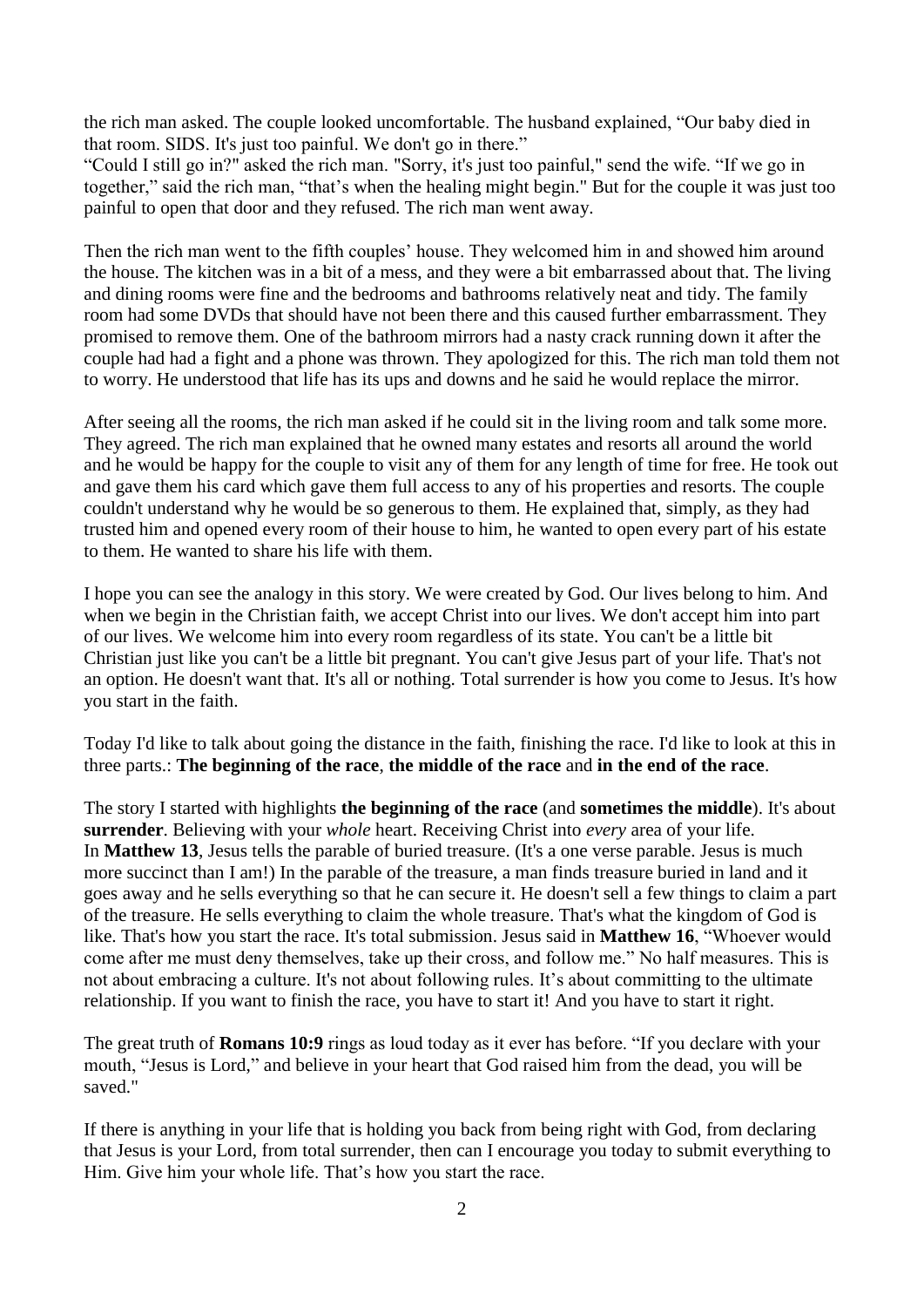#### Surrender all.

Let's move to **the middle of the race**. Maybe you gave your life to Jesus some time ago. But life is hard, maybe your walk with God is a little dry, maybe the world is distressing, maybe your sin is weighing heavily on you. There are many obstacle to overcome.

# I want to share with you **two passage**s to strengthen you for the middle of the race. **The first is Ephesians 5:15-20**

*<sup>15</sup>Be very careful, then, how you live—not as unwise but as wise, <sup>16</sup>making the most of every opportunity, because the days are evil. <sup>17</sup>Therefore do not be foolish, but understand what the Lord's will is. <sup>18</sup>Do not get drunk on wine, which leads to debauchery. Instead, be filled with the Spirit, <sup>19</sup>speaking to one another with psalms, hymns, and songs from the Spirit. Sing and make music from your heart to the Lord, <sup>20</sup>always giving thanks to God the Father for everything, in the name of our Lord Jesus Christ.*

Paul gives us some wonderful teaching here to sustain us. I'm going to pull **three points** out of this passage (but there are more if you want to do some homework).

**1**. "Do not get drunk on wine, which leads to debauchery." It doesn't have to be alcohol. When life gets hard, don't turn to the world for comfort. Don't be fooled into thinking that any relief you find there will be good for you or long lasting. It won't be. Whether it's in a bottle, on a screen, in a store or in an ideology, if it's not of God it will not satisfy. It will only lead you to a worse position. Sin *never* delivers what it promises. Don't look to the left or the right. Keep your eyes fixed on Jesus. **2**. "Be filled with the Spirit." Don't ever let your faith become an academic exercise. There's lots for us to learn. We need to know who the true God is. But it cannot just be a head knowledge. To run the race to the end, we can't do it in our own wisdom or in our own strength. We must be filled with the Holy Spirit. This filling isn't a one time event. The tense in the original Greek grammar here is the present continuous. "We must go on keeping being filled with the Spirit". This filling *can* happen as a result of prayer. But it usually happens as a result of extraordinary prayer, of hungering and thirsting for the presence of God.

Living the Christian life - *trying* to live the Christian life - without the Spirit, I think can actually be harmful. Trying to do God's work without God will only lead to exhaustion and burn out and break down - or pride if we manage things. Mental health is a big issue nowadays, made all the more prevalent through the pandemic. Without wanting to be simplistic in any way, I do wonder if we, as Christians, struggle with mental health because we are not being continuously filled with the Spirit. We're making decisions that take us outside the will of God - we're doing things that God never intend for us to do, and we're not doing some of the things that God is calling us to do. And that's exhausting.

What Jesus said in **Matthew 11:28-30** is profound: "<sup>28</sup>Come to me, all you who are weary and burdened, and I will give you rest.  $^{29}$ Take my yoke upon you and learn from me, for I am gentle and humble in heart, and you will find rest for your souls. <sup>30</sup>For my yoke is easy and my burden is light." Being filled with the Spirit of Jesus removes our weariness and gives us rest. His yoke is easy and light. It's sad how infrequently we realize this truth in our lives.

**3**. What else happens when we are filled with the Spirit? Paul says, *We speak to one another with psalms, hymns, and songs from the Spirit. We sing and make music from our hearts to the Lord. We always give thanks to God the Father for everything.*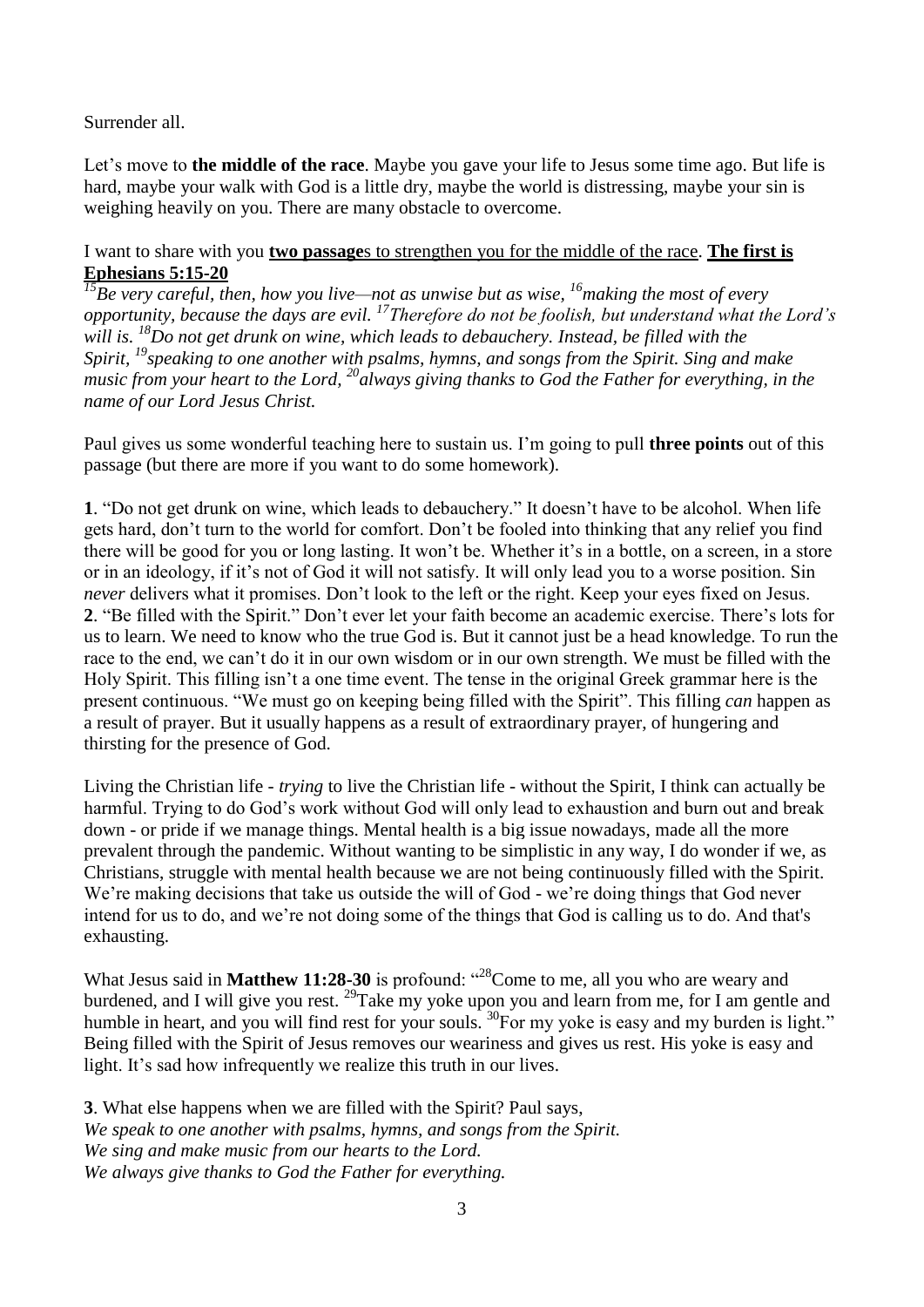When we are filled with the Spirit, our speech becomes godly. The Spirit leads us to speak God's words, His songs. Our speech is no longer interested in grumbling or gossiping or cussing or lying. Rather, we speak to one another in the words of the Spirit.

We sing. We make music in our hearts. This is a fruit of bring filled with the Spirit. There's no drudgery, no gloom, no frustration, no confusion. We have joy that removes all that and that leads us to song. And we remember that old teaching of God from back in **the book of Joshua**: "The joy of the Lord is your strength."

We give thanks. This is the new natural inclination of our hearts. We see the good in others and thank God for that. We see the blessings in our own lives and we thank God for that. We see the victory of Christ in all things and we give thanks for that.

**The second passage** to sustain us in the middle of the race is from **James 2:26**: *faith without deeds is dead.*

Surrendering all to Jesus. Being filled with the Spirit. That's faith. But faith without deeds is dead. True faith must produce more than feelings and attitudes. It must produce deeds. Paul writes in **Ephesians 2:10**: "We are God's handiwork, created in Christ Jesus to do good works, which God prepared in advance for us to do."

I shared earlier today about the work of **DMI**. I have been a supporter of DMI for over 25 years, a volunteer with DMI for almost 10 years and on staff for 3 years now. Why? Because I love the way that DMI combines genuine faith in Jesus, and loving deeds which prove the genuineness of that faith. Seeing the vulnerable cared for in transforming ways, and led to Christ is deeply fulfilling. Faith and actions working together. I want to encourage you to be prayerful and intentional and active in producing deeds, under the leading of the Spirit and in the strength of the Spirit.

To go the distance in our faith, we need to start by surrendering all to Jesus. To continue in the race, we need to be filled with the Spirit, and we need to have a faith that is alive to produce good works.

**To finish the race**, we need **hope**. Christian hope is not the wishful thinking of this world, it is the blessed assurance of God's Kingdom.

Paul wrote to the church in Rome,

"Therefore, since we have been justified through faith…we boast in the hope of the glory of God." Hope is a natural outcome of faith, and it's not a timid, hidden hope. It's an outspoken hope confident and bold. We "boast" in our hope of God. Our hope is the end game of our life in Christ. Paul continues here, **"**Not only so, but we also glory in our sufferings, because we know that suffering produces perseverance; perseverance, character; and character, hope."

This progression of suffering, perseverance and character development leading to hope parallels Jesus' teaching I read earlier where those who would call themselves Christians must deny self, take up their cross and follow to find hope. Following Jesus inevitably leads us to hope.

### Hope for what?

Don't be fooled by some teaching in the modern church. It's not hope for a better life. It's the hope of eternal life. Jesus didn't come to give us a better life, as though what we have now is pretty good, it just needs to be tweaked a bit. Jesus came to give us *new* life because we were wretchedly lost in our sins and apart from God, and Jesus restores us to God when we put out faith in Him.